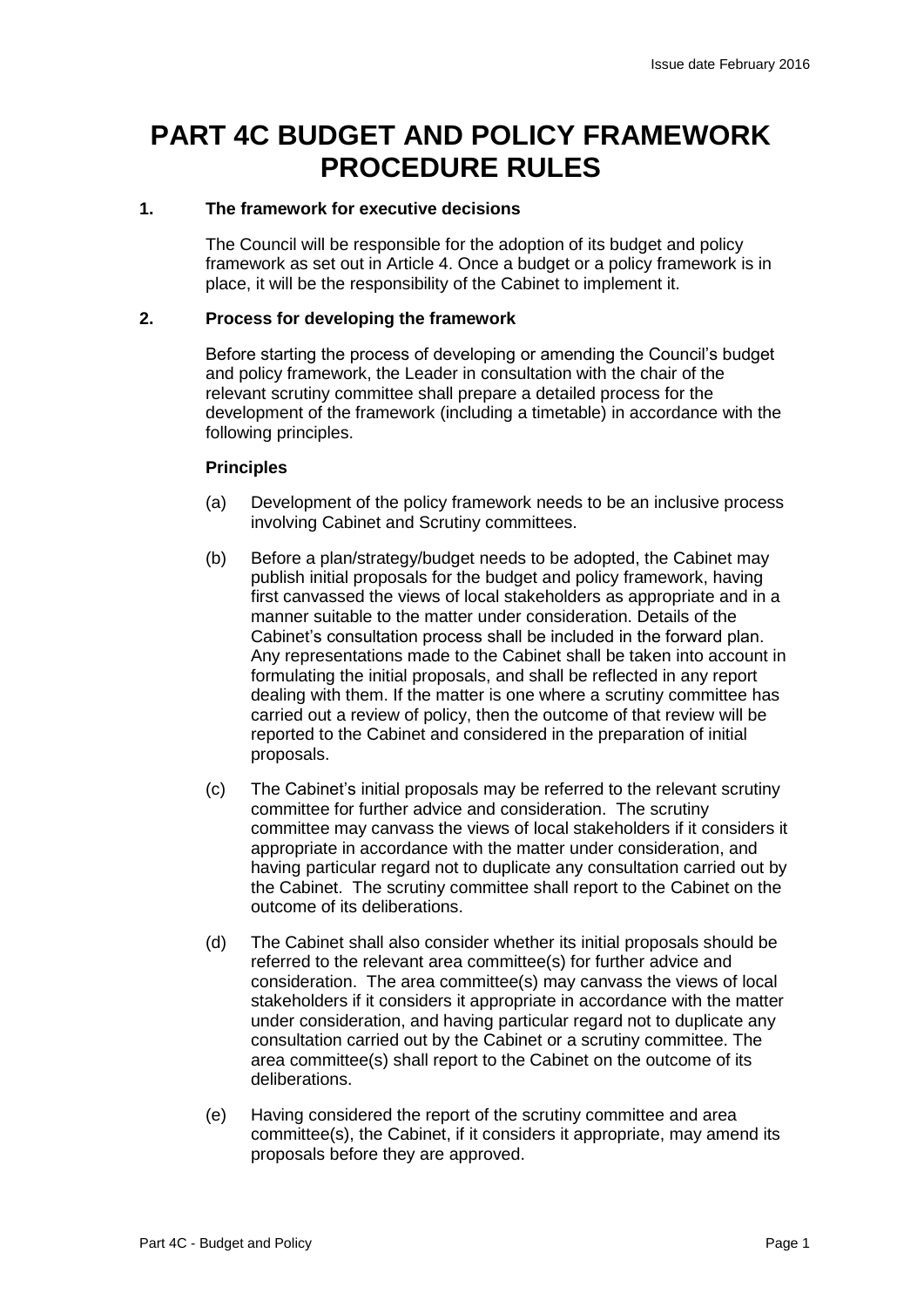- (f) If the plan/strategy is one that does not require approval by full Council, Cabinet may approve it.
- (g) If the plan/strategy is one that requires approval by full Council (or Council has directed that it should be referred to it), Cabinet shall submit them to full Council for consideration. It will also report to Council on how it has taken into account any recommendations from the scrutiny committee or area committee(s)
- (h) The Council will consider the proposals of the Cabinet and may adopt them, amend them, refer them back to the Cabinet for further consideration, or substitute its own proposals in their place. In considering the matter, the Council shall have before it the Cabinet's proposals and any report from any relevant scrutiny committee or area committee(s).
- (i) Council and Cabinet will proceed in accordance with the mandatory standing order set out at the end of this Part.
- (j) In approving the budget and policy framework, the Council will also specify the extent of virement within the budget and degree of in-year changes to the budget and policy framework which may be undertaken by the Cabinet, in accordance with paragraphs 5 and 6 of these Rules (virement and in-year adjustments). Any other changes to the budget and policy framework are reserved to the Council.

### **3. Decisions outside the budget or policy framework**

(a) Subject to the provisions of paragraph 5 (virement) the Cabinet, committee of the Cabinet, individual members of the Cabinet and any officers, area committee(s) or joint arrangements discharging executive functions may only take decisions which are in line with the budget and policy framework. If any of these bodies or persons wishes to make a decision which is contrary to the policy framework, or contrary to or not wholly in accordance with the budget approved by full council, then that decision may only be taken by the Council, subject to 4 below.

(b) If the Cabinet, committees of the Cabinet, individual members of the Cabinet and any officers, area committee(s) or joint arrangements discharging executive functions want to make such a decision, they shall take advice from the monitoring officer and/or the chief finance officer as to whether the decision they want to make would be contrary to the policy framework, or contrary to or not wholly in accordance with the budget. If the advice of either of those officers is that the decision would not be in line with the existing budget and/or policy framework, then the decision must be referred by that body or person to the Council for decision, unless the decision is a matter of urgency, in which case the provisions in paragraph 4 (urgent decisions outside the budget and policy framework) shall apply.

(c) This paragraph only applies to the policy and budget framework approved by the Council after the adoption of executive arrangements.

#### **4. Urgent decisions outside the budget or policy framework**

(a) The Cabinet, a committee of the Cabinet, an individual member of the Cabinet or officers, area committee(s) or joint arrangements discharging executive functions may take a decision which is contrary to the Council's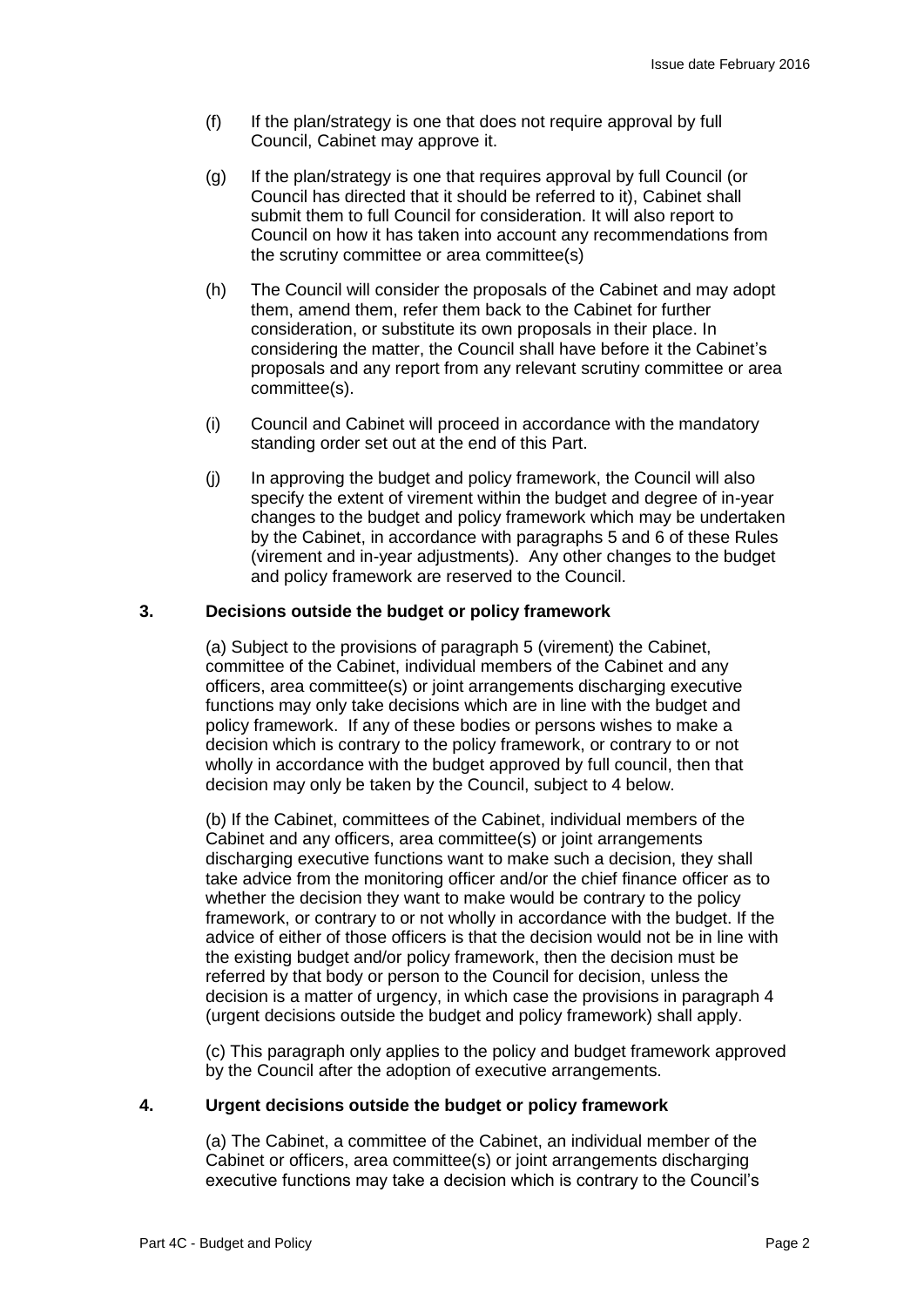policy framework or contrary to or not wholly in accordance with the budget approved by full Council if the decision is a matter of urgency. However, the decision may only be taken:

> i) if it is not practical to convene a quorate meeting of the full Council; and

ii) if the chair of a relevant scrutiny committee agrees that the decision is a matter of urgency.

The reasons why it is not practical to convene a quorate meeting of full Council and the chair of the relevant scrutiny committee's consent to the decision being taken as a matter of urgency must be noted on the record of the decision. In the absence of the chair of a relevant scrutiny committee the consent of the chair of the Council, and in the absence of both the vice-chair, will be sufficient.

(b) Following the decision, the decision taker will provide a full report to the next available Council meeting explaining the decision, the reasons for it and why the decision was treated as a matter of urgency.

## **5. Virement**

Steps taken by the Cabinet, a committee of the Cabinet, an individual member of the Cabinet or officers, area committee(s) or joint arrangements discharging executive functions to implement Council policy shall not exceed those budgets allocated to particular budget head except as permitted under Financial Regulations or specified by Council when approving the budget.

#### **6. In-year changes to policy framework**

The responsibility for agreeing the budget and policy framework lies with the Council, and decisions by the Cabinet, a committee of the Cabinet, an individual member of the Cabinet or officers, area committee(s) or joint arrangements discharging executive functions must be in line with it. No changes to any policy and strategy which make up the policy framework may be made by those bodies or individuals except those changes:

(a) where permitted under Financial Regulations or to the degree specified by Council when approving the budget and policy framework.

(b) which will result in the closure or discontinuance of a service or part of service to meet a budgetary constraint;

(c) necessary to ensure compliance with the law, ministerial direction or government guidance;

(d) in relation to the policy framework in respect of a policy which would normally be agreed annually by the Council following consultation, but where the existing policy document is silent on the matter under consideration.

(e) which relate to policy in relation to schools, where the majority of school governing bodies agree with the proposed change.

## **7. Call-in of decisions outside the budget or policy framework**

(a) Where either (i) 7 non-executive members (which may include the statutory education representatives if the matter being called in is an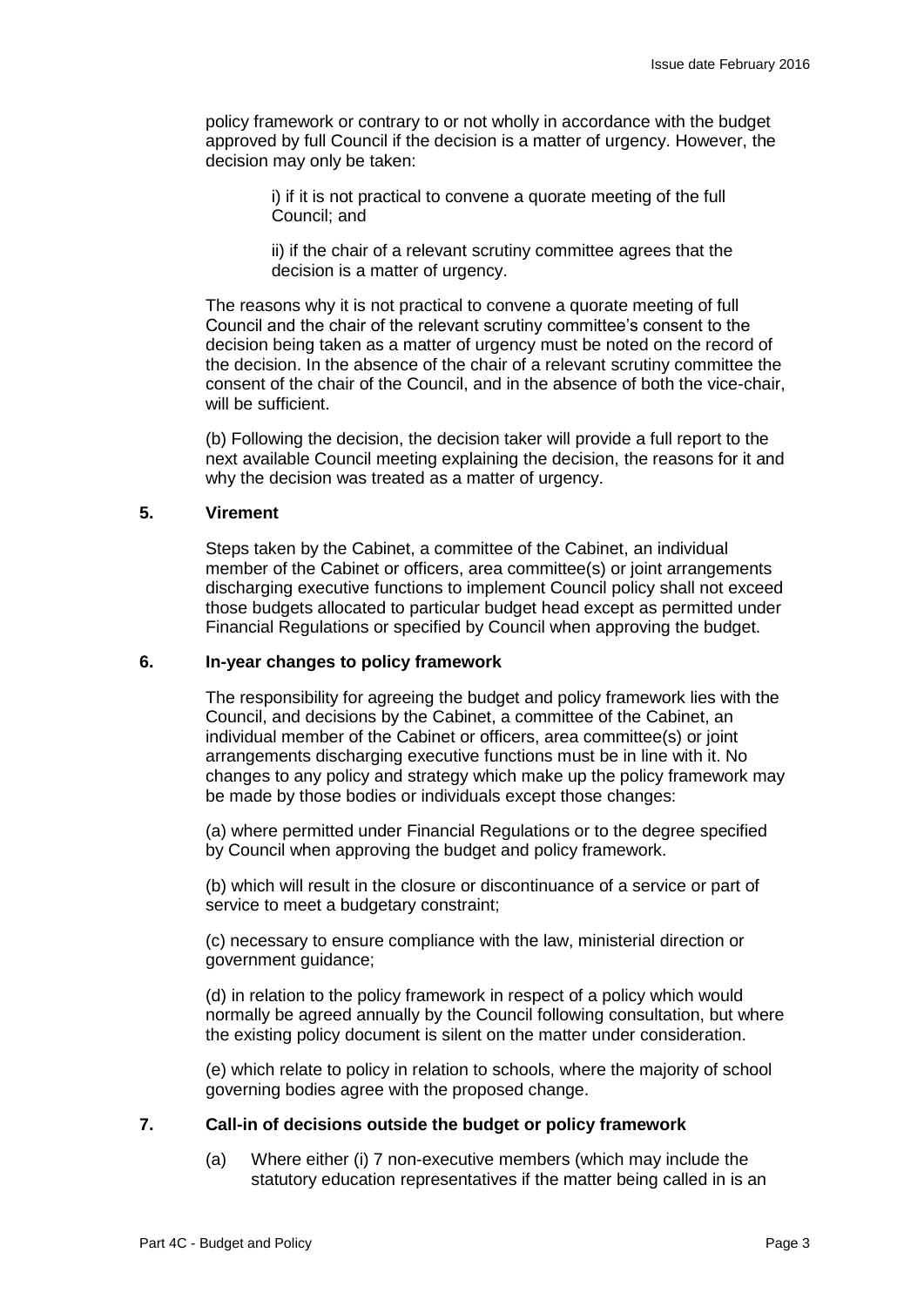education matter on which they would be entitled to vote), or (ii) the Chair and Vice-Chair of a relevant scrutiny committee and one other non-executive member are of the opinion that an executive decision is, or if made would be, contrary to the policy framework, or contrary to or not wholly in accordance with the Council's budget, then they shall make a call-in request with their reasons to the proper officer who will refer it to the Monitoring Officer and/or Chief Financial Officer for their advice.

- (b) In respect of functions which are the responsibility of the Cabinet and subject to (c), the Monitoring Officer's report and/or Chief Financial Officer's report shall be to the Cabinet with a copy to every member of the Council. Regardless of whether the decision is delegated or not, the Cabinet must meet to decide what action to take in respect of the Monitoring Officer's report and to prepare a report to Council in the event that the Monitoring Officer or the Chief Financial Officer conclude that the decision was a departure, and to the relevant overview and scrutiny committee if the Monitoring Officer or the Chief Financial Officer conclude that the decision was not a departure.
- (c) If the decision has yet to be made, or has been made but not yet implemented, and the advice from the Monitoring Officer and/or the Chief Financial Officer is that the decision is or would be contrary to the policy framework or contrary to or not wholly in accordance with the budget, the Cabinet shall refer the matter to Council. In such cases, no further action will be taken in respect of the decision or its implementation until the Council has met and considered the matter. At the meeting it will receive a report of the decision or proposals and the advice of the Monitoring Officer and/or the Chief Financial Officer. The Council may either:
	- i) endorse a decision or proposal of the executive decision taker as falling within the existing budget and policy framework. In this case no further action is required, save that the decision of the Council be minuted and circulated to all councillors in the normal way; or
	- ii) amend the council's financial regulations or policy concerned to encompass the decision or proposal of the body or individual responsible for that executive function and agree to the decision with immediate effect. In this case, no further action is required save that the decision of the Council be minuted and circulated to all councillors in the normal way; or
	- iii) where the Council accepts that the decision or proposal is contrary to the policy framework or contrary to or not wholly in accordance with the budget, and does not amend the existing framework to accommodate it, require the Cabinet to reconsider the matter in accordance with the advice of either the Monitoring Officer/Chief Financial Officer.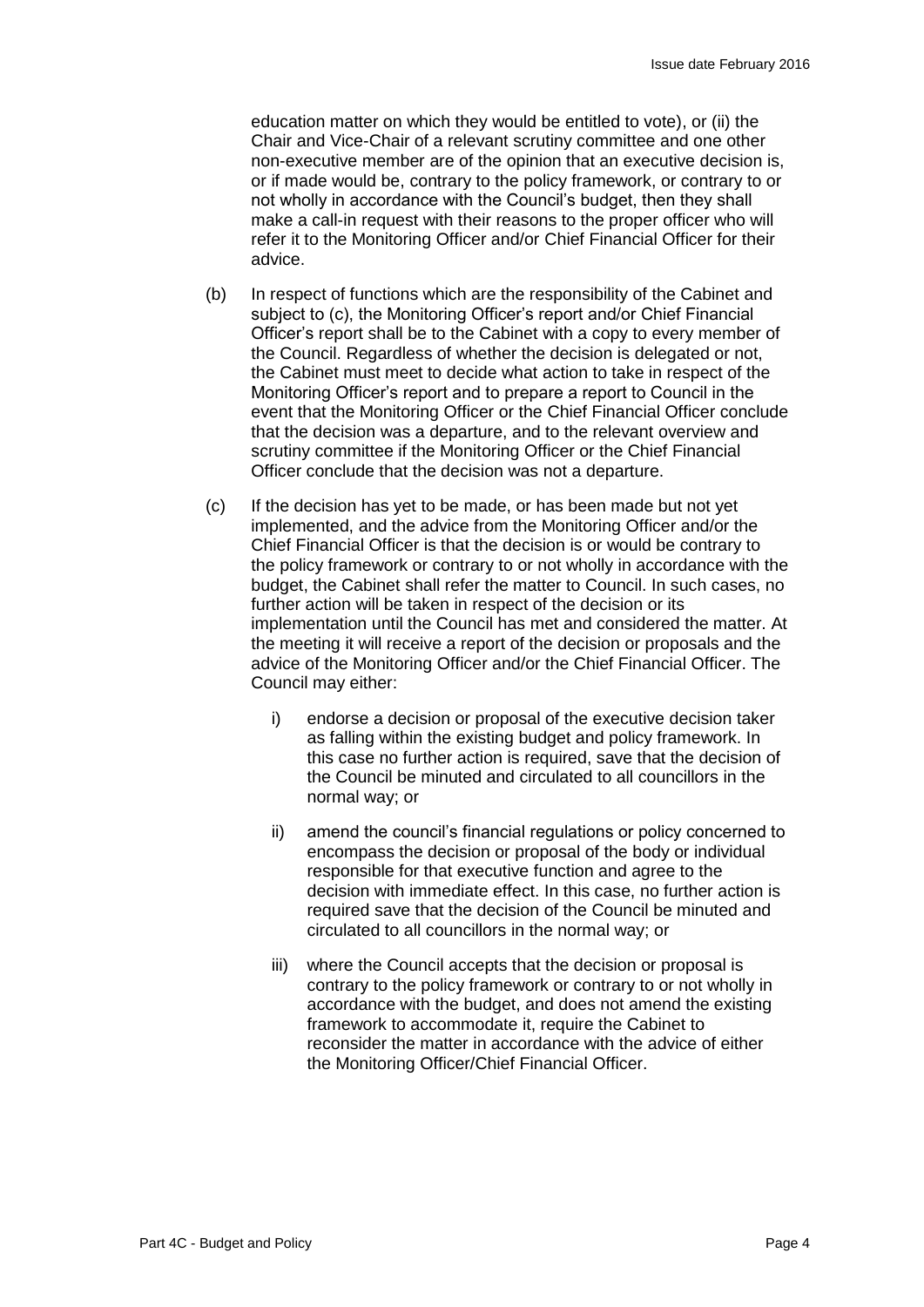## **MANDATORY STANDING ORDER RELATING TO THE APPROVAL OF THE BUDGET AND POLICY FRAMEWORK**

**1.** In this Part -

"executive" and "executive leader" have the same meaning as in Part II of the Local Government Act 2000; and

"plan or strategy †" and "working day ‡" have the same meaning as in the Local Authorities (Standing Orders) (England) Regulations 2001.

**2.** Where the executive of the authority has submitted a draft plan or strategy to the authority for its consideration and, following consideration of that draft plan or strategy, the authority has any objections to it, the authority must take the action set out in paragraph 3.

**3.** Before the authority -

(a) amends the draft plan or strategy;

(b) approves, for the purpose of its submission to the Secretary of State or any Minister of the Crown for his approval, any plan or strategy (whether or not in the form of a draft) of which any part is required to be so submitted; or

(c) adopts (with or without modification) the plan or strategy,

it must inform the executive leader of any objections which it has to the draft plan or strategy and must give to him instructions requiring the executive to reconsider, in the light of those objections, the draft plan or strategy submitted to it.

**4.** Where the authority gives instructions in accordance with paragraph 3, it must specify a period of at least five working days beginning on the day after the date on which the executive leader receives the instructions on behalf of the executive within which the executive leader may -

(a) submit a revision of the draft plan or strategy as amended by the executive (the "revised draft plan or strategy"), with the executive's reasons for any amendments made to the draft plan or strategy, to the authority for the authority's consideration; or

(b) inform the authority of any disagreement that the executive has with any of the authority's objections and the executive's reasons for any such disagreement.

**5.** When the period specified by the authority, referred to in paragraph 4, has expired, the authority must, when -

(a) amending the draft plan or strategy or, if there is one, the revised draft plan or strategy;

(b) approving, for the purpose of its submission to the Secretary of State or any Minister of the Crown for his approval, any plan or strategy (whether or not in the form of a draft or revised draft) of which any part is required to be so submitted; or

(c) adopting (with or without modification) the plan or strategy,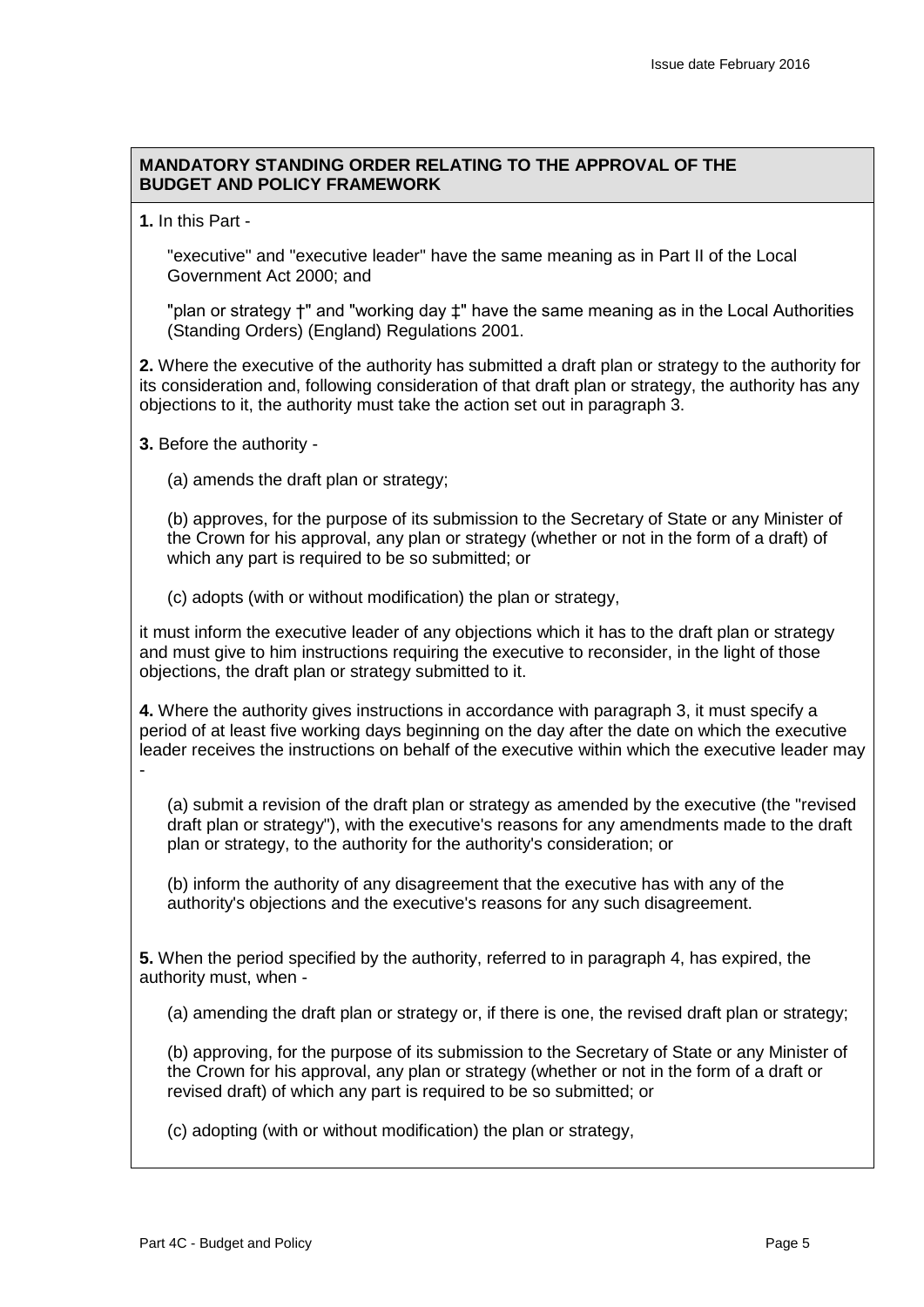take into account any amendments made to the draft plan or strategy that are included in any revised draft plan or strategy, the executive's reasons for those amendments, any disagreement that the executive has with any of the authority's objections and the executive's reasons for that disagreement, which the executive leader submitted to the authority, or informed the authority of, within the period specified.

**6.** Subject to paragraph 10, where, before 8th February in any financial year, the authority's executive submits to the authority for its consideration in relation to the following financial year -

(a) estimates of the amounts to be aggregated in making a calculation (whether originally or by way of substitute) in accordance with any of sections 31A, 31B and 34 to 36A or 42A, 42B and 45 to 49, of the Local Government Finance Act 1992;

(b) estimates of other amounts to be used for the purposes of such a calculation;

(c) estimates of such a calculation; or

(d) amounts required to be stated in a precept under Chapter IV of Part I of the Local Government Finance Act 1992,

and following consideration of those estimates or amounts the authority has any objections to them, it must take the action set out in paragraph 7.

**7.** Before the authority makes a calculation (whether originally or by way of substitute) in accordance with any of the sections referred to in paragraph 6(a), or issues a precept under Chapter IV of Part I of the Local Government Finance Act 1992, it must inform the executive leader of any objections which it has to the executive's estimates or amounts and must give to him instructions requiring the executive to reconsider, in the light of those objections, those estimates and amounts in accordance with the authority's requirements.

**8.** Where the authority gives instructions in accordance with paragraph 7, it must specify a period of at least five working days beginning on the day after the date on which the executive leader receives the instructions on behalf of the executive within which the executive leader may -

(a) submit a revision of the estimates or amounts as amended by the executive ("revised estimates or amounts"), which have been reconsidered in accordance with the authority's requirements, with the executive's reasons for any amendments made to the estimates or amounts, to the authority for the authority's consideration; or

(b) inform the authority of any disagreement that the executive has with any of the authority's objections and the executive's reasons for any such disagreement.

**9.** When the period specified by the authority, referred to in paragraph 8, has expired, the authority must, when making calculations (whether originally or by way of substitute) in accordance with the sections referred to in paragraph 6(a), or issuing a precept under Chapter IV of Part I of the Local Government Finance Act 1992, take into account -

(a) any amendments to the estimates or amounts that are included in any revised estimates or amounts;

(b) the executive's reasons for those amendments;